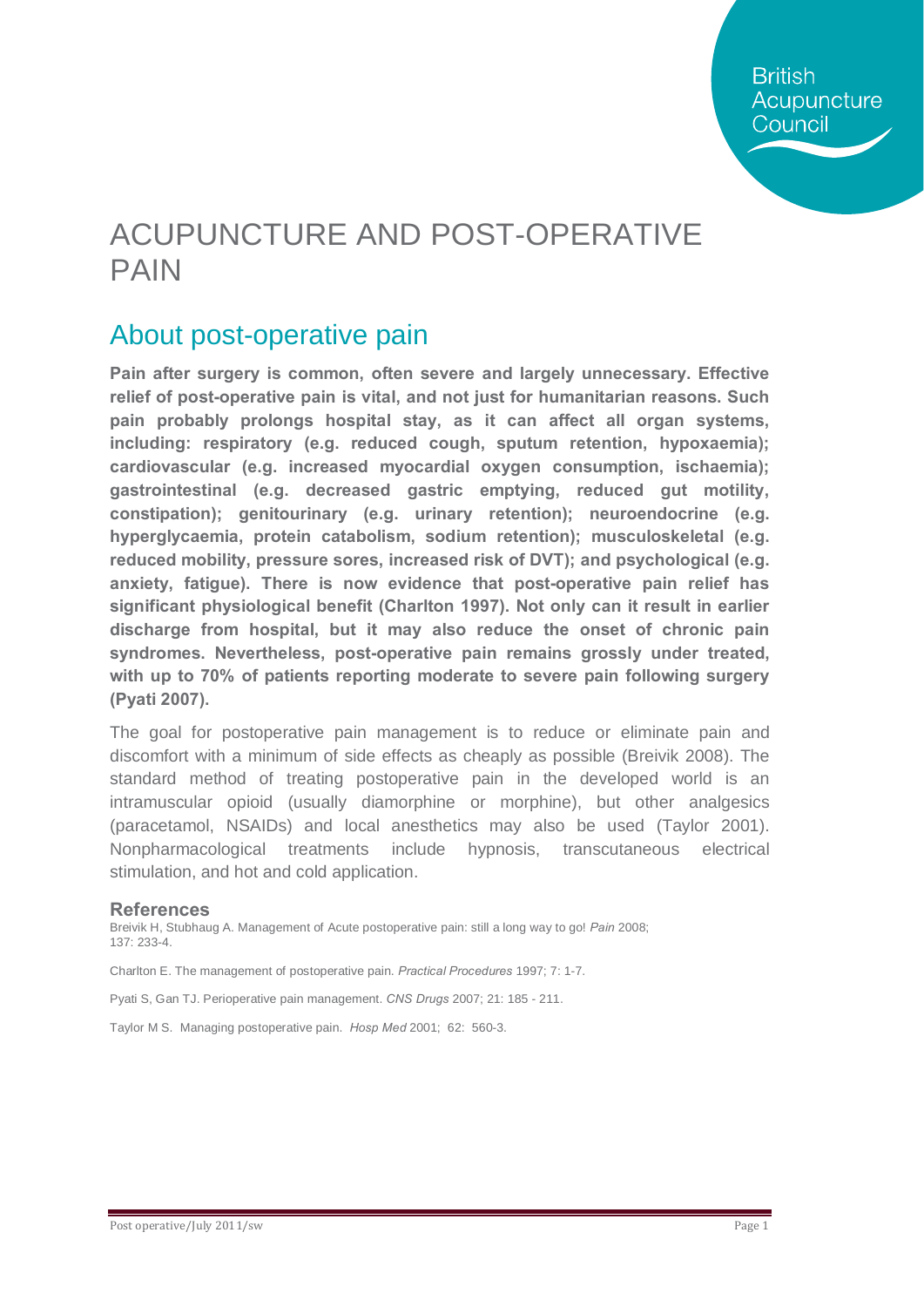### How acupuncture can help

Systematic reviews suggest that acupuncture and ear acupuncture are useful adjunctive treatments for post-operative pain management (Sun 2008; Usinchenko 2008). Several recent randomised controlled trials have found acupuncture and electroacupuncture to reduce post-operative pain, the use of patient-controlled analgesia (opioids), and post-operative nausea and vomiting (Salmeddini 2010; Larson 2010; Parthasarathy 2009; Wu 2009; Grube 2009; Wong 2006).

In general, acupuncture is believed to stimulate the nervous system and cause the release of neurochemical messenger molecules. The resulting biochemical changes influence the body's homeostatic mechanisms, thus promoting physical and emotional well-being. Stimulation of certain acupuncture points has been shown to affect areas of the brain that are known to reduce sensitivity to pain and stress, as well as promoting relaxation and deactivating the analyticalgbrain, which is responsible for anxiety (Wu 1999).

Acupuncture may help relieve post-operative pain by:

altering the braing chemistry, increasing endorphins (Han 2004) and neuropeptide Y levels (Lee 2009; Cheng 2009), and reducing serotonin levels (Zhou 2008).

### About traditional acupuncture

Acupuncture is a tried and tested system of traditional medicine, which has been used in China and other eastern cultures for thousands of years to restore, promote and maintain good health. Its benefits are now widely acknowledged all over the world and in the past decade traditional acupuncture has begun to feature more prominently in mainstream healthcare in the UK. In conjunction with needling, the practitioner may use techniques such as moxibustion, cupping, massage or electro-acupuncture. They may also suggest dietary or lifestyle changes.

Traditional acupuncture takes a holistic approach to health and regards illness as a sign that the body is out of balance. The exact pattern and degree of imbalance is unique to each individual. The traditional acupuncturistos skill lies in identifying the precise nature of the underlying disharmony and selecting the most effective treatment. The choice of acupuncture points will be specific to each patientom needs. Traditional acupuncture can also be used as a preventive measure to strengthen the constitution and promote general well-being.

An increasing weight of evidence from Western scientific research (see overleaf) is demonstrating the effectiveness of acupuncture for treating a wide variety of conditions. From a biomedical viewpoint, acupuncture is believed to stimulate the nervous system, influencing the production of the body  $\infty$  communication substances - hormones and neurotransmitters. The resulting biochemical changes activate the body's selfregulating homeostatic systems, stimulating its natural healing abilities and promoting physical and emotional well-being.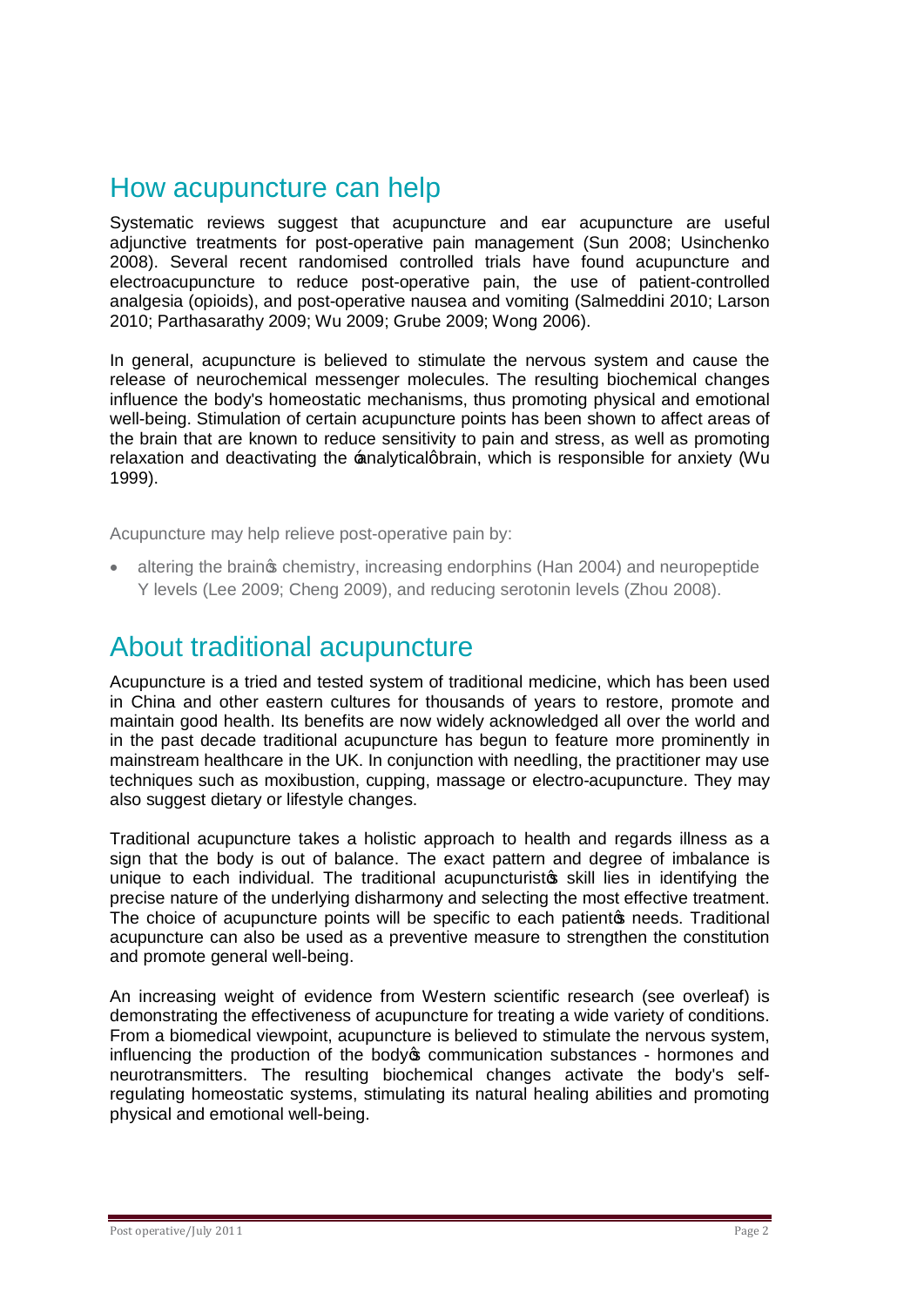## About the British Acupuncture Council

With over 3000 members, the British Acupuncture Council (BAcC) is the UK® largest professional body for traditional acupuncturists. Membership of the BAcC guarantees excellence in training, safe practice and professional conduct. To find a qualified traditional acupuncturist, contact the BAcC on 020 8735 0400 or visit [www.acupuncture.org.uk](http://www.acupuncture.org.uk/)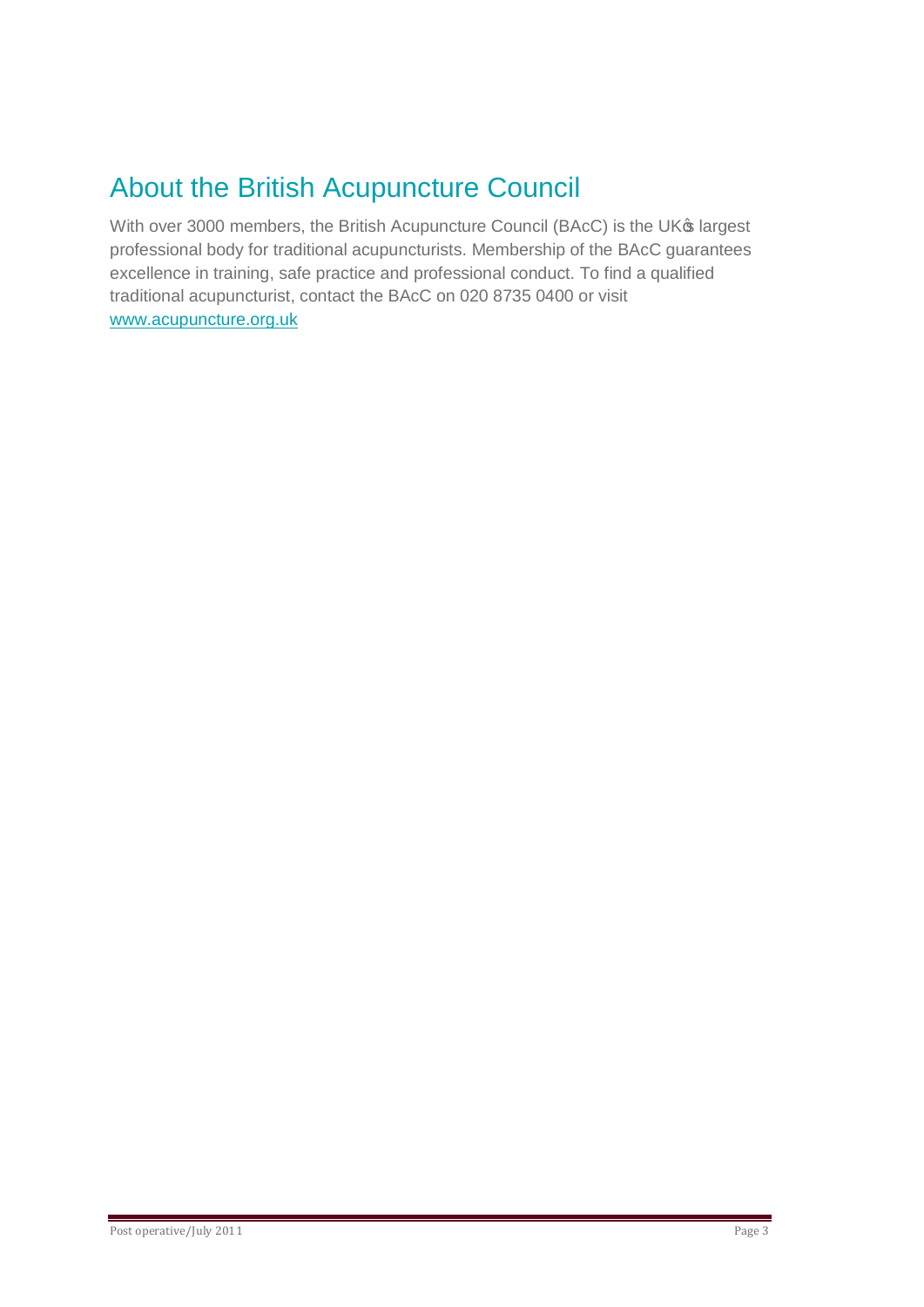# ACUPUNCTURE AND POST-OPERATIVE PAIN

## The evidence

| <b>Research</b>                                                                                                                                                           | <b>Conclusion</b>                                                                                                                                                                                                                                                                                                                                                                                                                                                                                                                                                                                                                                                                                                                                                                                                                                                                                                                                                                                                                                                                                                                                                                                          |
|---------------------------------------------------------------------------------------------------------------------------------------------------------------------------|------------------------------------------------------------------------------------------------------------------------------------------------------------------------------------------------------------------------------------------------------------------------------------------------------------------------------------------------------------------------------------------------------------------------------------------------------------------------------------------------------------------------------------------------------------------------------------------------------------------------------------------------------------------------------------------------------------------------------------------------------------------------------------------------------------------------------------------------------------------------------------------------------------------------------------------------------------------------------------------------------------------------------------------------------------------------------------------------------------------------------------------------------------------------------------------------------------|
| <b>Systematic reviews (SRs)</b>                                                                                                                                           |                                                                                                                                                                                                                                                                                                                                                                                                                                                                                                                                                                                                                                                                                                                                                                                                                                                                                                                                                                                                                                                                                                                                                                                                            |
| Usichenko TI et al. Auricular<br>acupuncture for postoperative pain<br>control: a systematic review of<br>randomised clinical trials.<br>Anaesthesia 2008; 63: 1343-8.    | A systematic review that evaluated clinical evidence on the efficacy<br>of auricular acupuncture for postoperative pain control. Nine<br>randomised clinical trials on the treatment of postoperative pain<br>with auricular acupuncture were included. Pain intensity and<br>analgesic requirements were defined as the primary outcome<br>measures. The data could not be pooled because of the<br>heterogeneity of the primary studies. In eight of the trials, auricular<br>acupuncture was superior to control conditions but many of the<br>trials had flawed methodology. The reviewers concluded that the<br>evidence that auricular acupuncture reduces postoperative pain is<br>promising but not compelling.                                                                                                                                                                                                                                                                                                                                                                                                                                                                                    |
| Sun Y et al. Acupuncture and related<br>techniques for postoperative pain: a<br>systematic review of randomized<br>controlled trials. Br J Anaesth 2008;<br>$101:151-60.$ | A systematic review that evaluated the efficacy of acupuncture and<br>related techniques as adjunct analgesics for acute post-operative<br>pain management. Fifteen randomised controlled trials comparing<br>acupuncture with sham control were included. Weighted mean<br>difference for cumulative opioid analgesic consumption in favour of<br>acupuncture was -3.14 mg (95% CI -5.15 to -1.14), -8.33 mg (95%<br>CI-11.06 to -5.61), and -9.14 mg (95% CI-16.07 to -2.22) at 8, 24,<br>and 72 hours, respectively. Post-operative pain intensity (visual<br>analogue scale) was also significantly decreased in the<br>acupuncture group at 8 and 72 hours compared with the control<br>group. The acupuncture treatment group was associated with a<br>lower incidence of opioid-related side effects such as nausea<br>(relative risk [RR] 0.67, 95% CI 0.53 to 0.86), dizziness (RR 0.65,<br>95% CI 0.52 to 0.81), sedation (RR 0.78, 95% CI 0.61 to 0.99),<br>pruritus (RR 0.75, 95% CI 0.59 to 0.96), and urinary retention (RR<br>0.29, 95% CI 0.12 to 0.74). The reviewers concluded that peri-<br>operative acupuncture may be a useful adjunct for acute post-<br>operative pain management. |

#### **Clinical trials**

| Sahmeddini MA et al. Electro-<br>acupuncture for pain relief after nasal<br>septoplasty: a randomized controlled<br>study. J Altern Complement Med<br>2010: 16: 53-7. | A randomised controlled trial to compare electro-acupuncture (EA)<br>with 0.1 mg/kg IV morphine for acute post-operative pain in 90<br>patients undergoing nasal septoplasty. Both groups also received<br>midazolam intravenously. The time to the first analgesic request,<br>and pain intensity (on a100-mm visual analogue scale) were used<br>to evaluate pain, and the amount of post-operative meperidine and<br>incidence of analgesia related to side-effects were recorded. Post-<br>operative pain intensity and respiratory depression were similar in<br>both groups (p>0.05), but nausea and vomiting were less in the<br>acupuncture group than in the control group (p<0.05). Post-<br>operative meperidine was not needed in either group because the |
|-----------------------------------------------------------------------------------------------------------------------------------------------------------------------|------------------------------------------------------------------------------------------------------------------------------------------------------------------------------------------------------------------------------------------------------------------------------------------------------------------------------------------------------------------------------------------------------------------------------------------------------------------------------------------------------------------------------------------------------------------------------------------------------------------------------------------------------------------------------------------------------------------------------------------------------------------------|
|                                                                                                                                                                       | pain scores remained below the VAS threshold of 40mm. The                                                                                                                                                                                                                                                                                                                                                                                                                                                                                                                                                                                                                                                                                                              |
|                                                                                                                                                                       | reviewers concluded that EA and morphine given intra-operatively                                                                                                                                                                                                                                                                                                                                                                                                                                                                                                                                                                                                                                                                                                       |
|                                                                                                                                                                       | resulted in a similar post-operative pain score and analgesic                                                                                                                                                                                                                                                                                                                                                                                                                                                                                                                                                                                                                                                                                                          |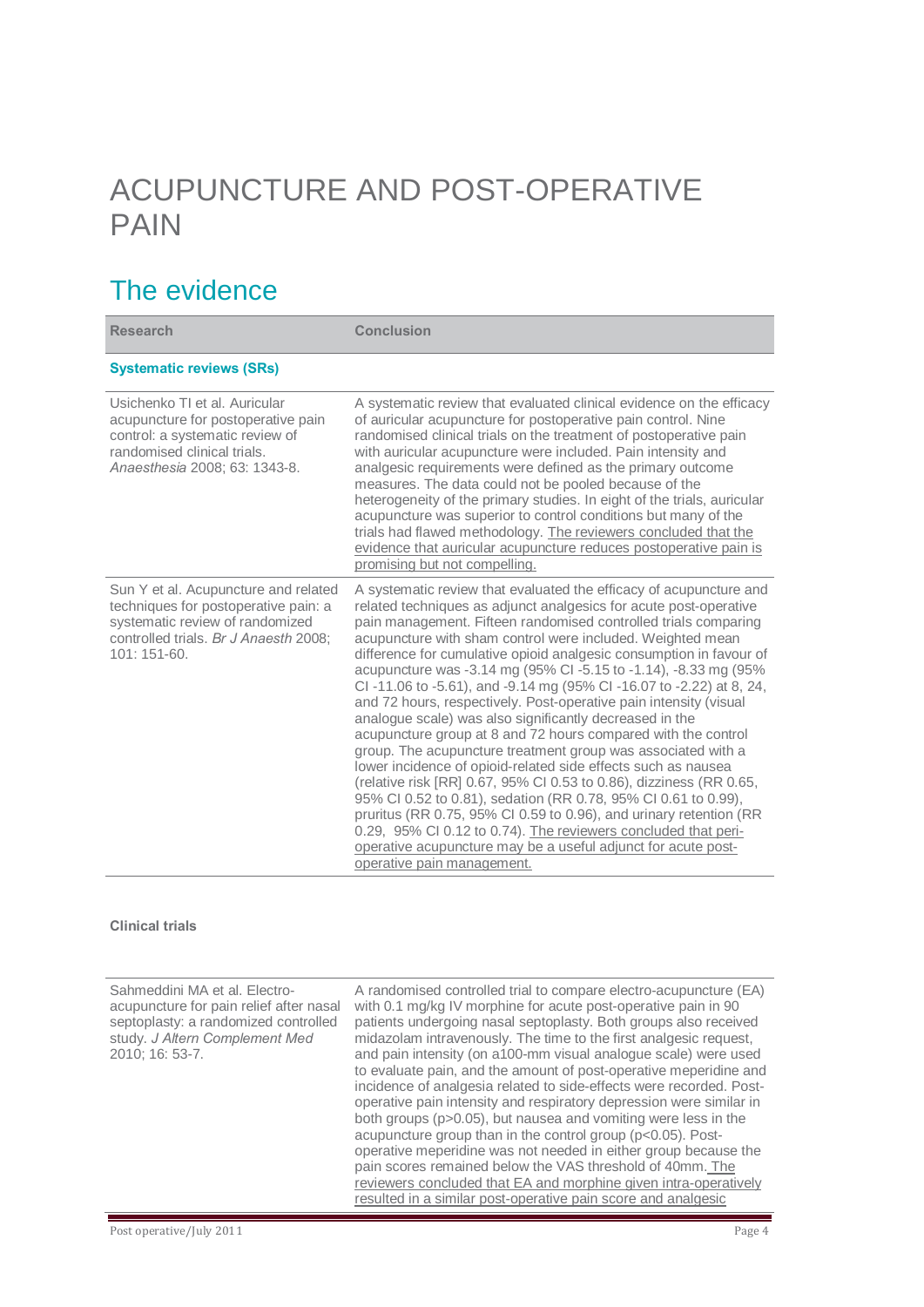|                                                                                                                                                                                                                                                             | requirement.                                                                                                                                                                                                                                                                                                                                                                                                                                                                                                                                                                                                                                                                                                                                                                                                                                                                                                                                                                                                                                                                                                                                                                                              |
|-------------------------------------------------------------------------------------------------------------------------------------------------------------------------------------------------------------------------------------------------------------|-----------------------------------------------------------------------------------------------------------------------------------------------------------------------------------------------------------------------------------------------------------------------------------------------------------------------------------------------------------------------------------------------------------------------------------------------------------------------------------------------------------------------------------------------------------------------------------------------------------------------------------------------------------------------------------------------------------------------------------------------------------------------------------------------------------------------------------------------------------------------------------------------------------------------------------------------------------------------------------------------------------------------------------------------------------------------------------------------------------------------------------------------------------------------------------------------------------|
| Larson JD et al. The effect of<br>electroacustimulation on<br>postoperative nausea, vomiting, and<br>pain in outpatient plastic surgery<br>patients: a prospective, randomized,<br>blinded, clinical trial. Plast Reconstr<br>Surg 2010; 125: 989-94.       | A randomised controlled trial to evaluate the effects of using a<br>device that electrically stimulates acupuncture points in addition to<br>standardised pharmacological post-operative nausea and vomiting<br>prevention alone, in 122 outpatient plastic surgery patients.<br>Outcomes measured were pain and nausea symptoms, emetic<br>events, the need for rescue medications, and the time to<br>discharge. The electroacustimulation arm reported statistically<br>significant lower nausea scores at 30 minutes and 120 minutes<br>postoperatively (p<0.05). In addition, some anatomical subsets of<br>surgical patients required significantly less pain medication and<br>shorter times from surgery to discharge when compared with the<br>standard treatment. However, electroacustimulation did not have a<br>significant effect on the amount of pain experienced by patients in<br>any group. The researchers concluded that electroacustimulation<br>offers added protection against symptoms of postoperative nausea<br>and vomiting in an outpatient cosmetic surgery population.<br>representing a safe and cost-effective addition to current<br>pharmacologic preventive measures. |
| Grube T et al. Influence of<br>acupuncture on postoperative pain,<br>nausea and vomiting after visceral<br>surgery: a prospective, randomized<br>comparative study of metamizole and<br>standard treatment [Article in<br>German]. Schmerz 2009; 23: 370-6. | A randomised controlled trial that compared acupuncture with<br>metamizole or a control group for the treatment of post-operative<br>pain and nausea in 66 patients who had had visceral surgery<br>(hysterectomy, cholecystectomy). All patients received patient-<br>controlled analgesia (PCA) using piritramide. Primary outcome<br>measures were defined as pain intensity, analgesic consumption,<br>and frequency of nausea and vomiting in a period up to the<br>morning of the second post-operative day. The acupuncture group<br>reported significantly less pain, nausea, and vomiting compared to<br>the control group. Mean cumulative piritramide consumption was<br>significantly lower in the acupuncture group (25.0 mg) than in the<br>metamizole group (34.5 mg) and the control group (55.2 mg). The<br>researchers concluded that acupuncture may be effective in post-<br>operative pain relief, and the treatment of nausea and vomiting in<br>the postoperative period.                                                                                                                                                                                                          |
| Parthasarathy S., Ravishankar M.<br>Acupuncture - A preemptive<br>analgesic technique. Journal of<br>Anaesthesiology Clinical<br>Pharmacology 2009; 25: 214-6.                                                                                              | A randomised controlled study to assess acupuncture as a pre-<br>emptive analgesic technique in surgery. Fifty patients having<br>inguinal herniorraphy under intrathecal lignocaine were assigned<br>either to pre-emptive acupuncture or no acupuncture. Intra-<br>operative sedation, post-operative pain scores, post-operative<br>sedation, analgesic requirement and side effect were observed by<br>a blinded observer. The intra-operative sedation was significantly<br>better and post-operative pain scores and analgesic requirements<br>were significantly less in the acupuncture group. There were no<br>significant side effects in any patient. The researchers concluded<br>that pre-emptive acupuncture technique can be safely and<br>effectively used as a post-operative analgesic technique.                                                                                                                                                                                                                                                                                                                                                                                       |
| Wu HC et al. Effects of acupuncture<br>on post-cesarean section pain.<br>Chinese Medical Journal 2009; 122:<br>1743-8.                                                                                                                                      | A randomised controlled trial to find out the effects of acupuncture<br>or electro-acupuncture (EA) on post-caesarean pain. Sixty women,<br>who had had spinal anaesthesia during caesarean section, were<br>assigned to the control group, the acupuncture group, and the EA<br>group after surgery. Acupuncture and EA delayed the time to first<br>requesting morphine by up to 10-11 minutes when compared with<br>the control group. The total dose of patient-controlled analgesia<br>(PCA) used within the first 24 hours was significantly (30%-35%)<br>less in the acupuncture and EA groups compared with the control<br>group. The EA group's and the acupuncture group's pain scores<br>were significantly lower than the control group's in the first 2 hours.<br>Finally, the incidence of opioid-related side effects, such as<br>dizziness, was less in the acupuncture and EA groups than in the<br>control group. There was no significant difference between the<br>acupuncture group and the EA group. The researchers concluded                                                                                                                                                      |